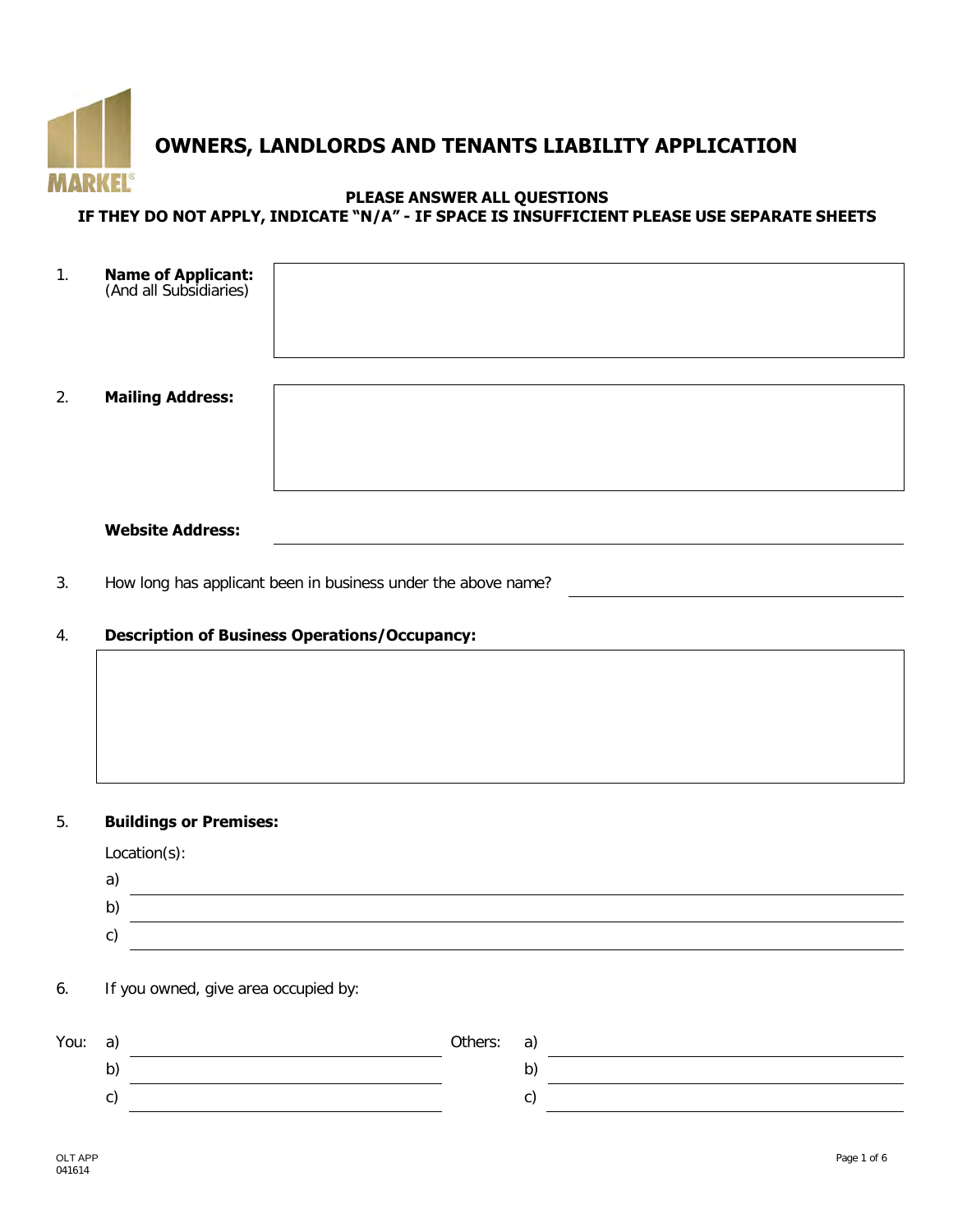If rented give:

|               | Area Occupied                                                                                                        |    | <b>Annual Rent</b>                 |                                                            |    |
|---------------|----------------------------------------------------------------------------------------------------------------------|----|------------------------------------|------------------------------------------------------------|----|
| a)            | <u> 1989 - Johann Stoff, Amerikaansk politiker (</u>                                                                 | a) |                                    |                                                            |    |
| b)            | <u> 1989 - Johann Barbara, martin amerikan basar dan basa dan basa dan basa dalam basa dalam basa dalam basa dan</u> | b) |                                    | <u> 1989 - John Stein, mars and de Brazilian (b. 1989)</u> |    |
| $\mathsf{c})$ |                                                                                                                      | c) |                                    |                                                            |    |
|               | <b>Estimated Annual Payroll:</b>                                                                                     |    |                                    |                                                            |    |
| a)            | Clerical &<br>Administrative                                                                                         | b) | Salesmen (In and Out)              |                                                            |    |
| $\mathsf{c}$  | Manufacturing or Plant                                                                                               | d) | Installation or erection           |                                                            |    |
| e)            | Servicing                                                                                                            | f) | Warehousing,<br>including shipping |                                                            |    |
| g)            | Are all employees covered under WSIB?                                                                                |    |                                    | Yes                                                        | No |
|               | If No, please list numbers by job description and estimated payroll:                                                 |    |                                    |                                                            |    |
|               | <b>Job Description</b>                                                                                               |    |                                    | <b>Payroll</b>                                             |    |
|               |                                                                                                                      |    |                                    |                                                            |    |
|               |                                                                                                                      |    |                                    |                                                            |    |
|               |                                                                                                                      |    |                                    |                                                            |    |
|               |                                                                                                                      |    |                                    |                                                            |    |
|               |                                                                                                                      |    |                                    |                                                            |    |
|               |                                                                                                                      |    |                                    |                                                            |    |
|               |                                                                                                                      |    |                                    |                                                            |    |
|               |                                                                                                                      |    |                                    |                                                            |    |
|               |                                                                                                                      |    |                                    |                                                            |    |
|               |                                                                                                                      |    |                                    |                                                            |    |
|               | <b>Elevators</b> (own or for which you are responsible by lease agreement):                                          |    |                                    |                                                            |    |
|               | Location(s):                                                                                                         |    |                                    |                                                            |    |
|               | Number                                                                                                               |    |                                    |                                                            |    |
|               |                                                                                                                      |    |                                    | Type (passenger a/o freight elevator)                      |    |
|               |                                                                                                                      |    |                                    |                                                            |    |
|               |                                                                                                                      |    |                                    |                                                            |    |
|               |                                                                                                                      |    |                                    |                                                            |    |
|               |                                                                                                                      |    |                                    |                                                            |    |
|               | Independent Contractors (give estimated cost of work given to independent contractors):                              |    |                                    |                                                            |    |
| a)            | as owner of buildings, repair & maintenance                                                                          |    |                                    |                                                            |    |
|               |                                                                                                                      |    |                                    |                                                            |    |
| b)            | as general contractor or contractor                                                                                  |    |                                    |                                                            |    |
| c)            | others - describe:                                                                                                   |    |                                    |                                                            |    |
|               | Do you require all contractors or sub-contractors to provide proof of liability                                      |    |                                    |                                                            |    |
|               | insurance?<br>If Yes, what limit?                                                                                    |    |                                    | Yes                                                        | No |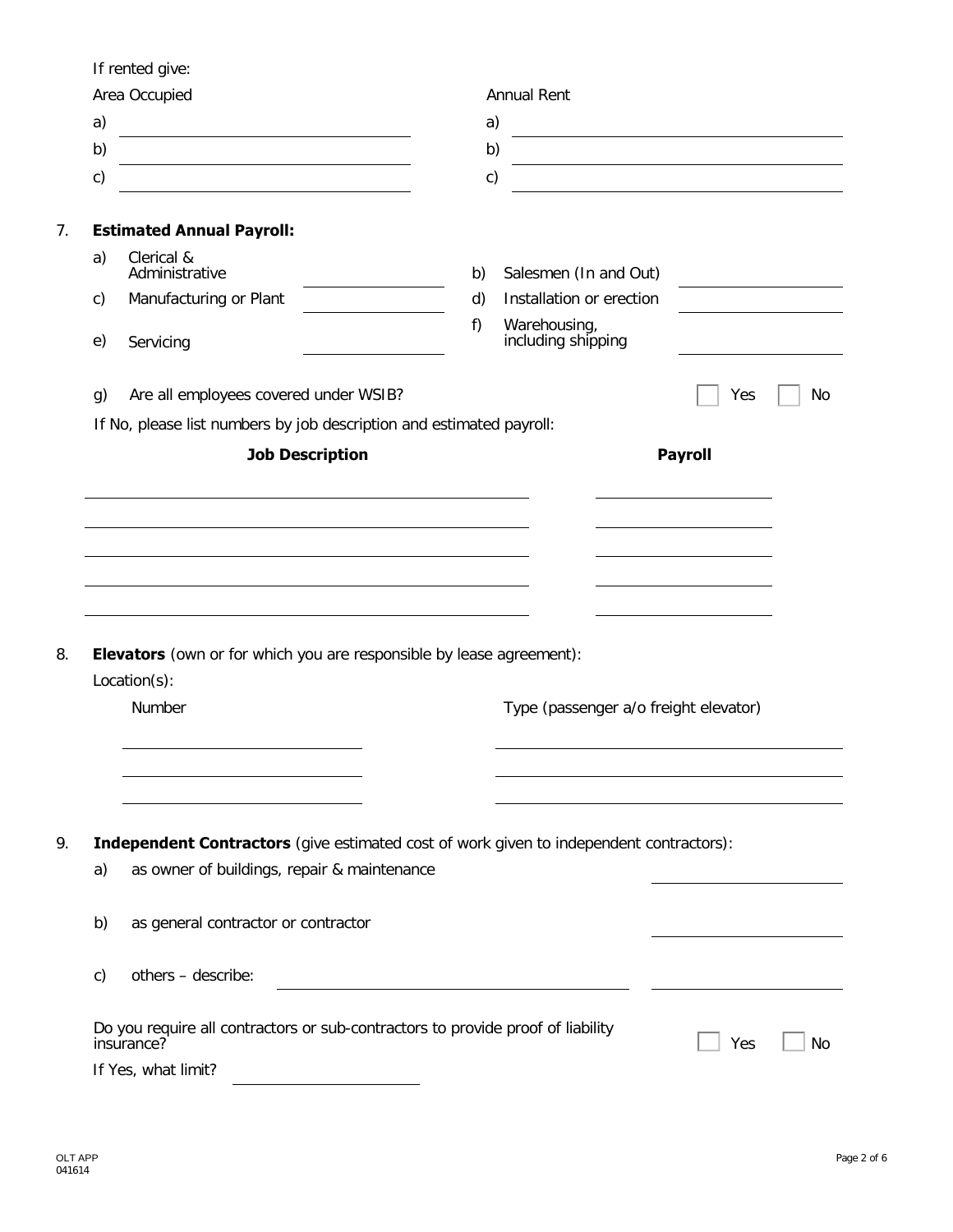## 10. **Contractual Liability:**

Railway sidings, crossings or right-of-ways; give name of railway company, number and locations:

Other agreements whereby liability is assumed. Give nature and submit copies:

11. **Special Premises or Operations Hazards** (Give description on separate sheet where necessary): Location(s):

| a) | Private docks or wharfs                                                                         | Locations:   |                                                                                                                                                                                                                               |                                                             |  |
|----|-------------------------------------------------------------------------------------------------|--------------|-------------------------------------------------------------------------------------------------------------------------------------------------------------------------------------------------------------------------------|-------------------------------------------------------------|--|
|    |                                                                                                 | Number:      |                                                                                                                                                                                                                               |                                                             |  |
|    |                                                                                                 |              |                                                                                                                                                                                                                               |                                                             |  |
| b) | <b>Swimming Pools</b>                                                                           | Locations:   |                                                                                                                                                                                                                               |                                                             |  |
|    |                                                                                                 | Number:      |                                                                                                                                                                                                                               |                                                             |  |
|    |                                                                                                 | Size:        | the control of the control of the control of the control of the control of the control of the control of the control of the control of the control of the control of the control of the control of the control of the control |                                                             |  |
|    |                                                                                                 | Receipts:    |                                                                                                                                                                                                                               |                                                             |  |
|    |                                                                                                 |              |                                                                                                                                                                                                                               |                                                             |  |
| c) | Private roads                                                                                   | Locations:   |                                                                                                                                                                                                                               |                                                             |  |
|    |                                                                                                 | Number:      |                                                                                                                                                                                                                               |                                                             |  |
|    |                                                                                                 | Mileage:     |                                                                                                                                                                                                                               | <u> 1989 - Andrea Stadt Britain, amerikansk politiker (</u> |  |
|    |                                                                                                 |              |                                                                                                                                                                                                                               |                                                             |  |
| d) | Mechanical truck loading or unloading facilities:                                               |              |                                                                                                                                                                                                                               |                                                             |  |
|    |                                                                                                 |              |                                                                                                                                                                                                                               |                                                             |  |
| e) | Radioactive/waste material                                                                      | Nature:      |                                                                                                                                                                                                                               |                                                             |  |
|    |                                                                                                 | Use/storage: |                                                                                                                                                                                                                               |                                                             |  |
|    |                                                                                                 |              |                                                                                                                                                                                                                               |                                                             |  |
| f) | Give description and location of any dams, water stave lines, private railroads, tailing ponds, |              |                                                                                                                                                                                                                               |                                                             |  |

f) Give description and location of any dams, water stave lines, private railroads, tailing ponds, mineshafts, or other hazards:

- 12. Please complete the following questions if the subject property(ies) are vacant or idle premises risks:
	- a) Details of any attractive nuisances or allurements on the property(ies) (examples including ponds, tobogganing hills, recreational trails, etc.: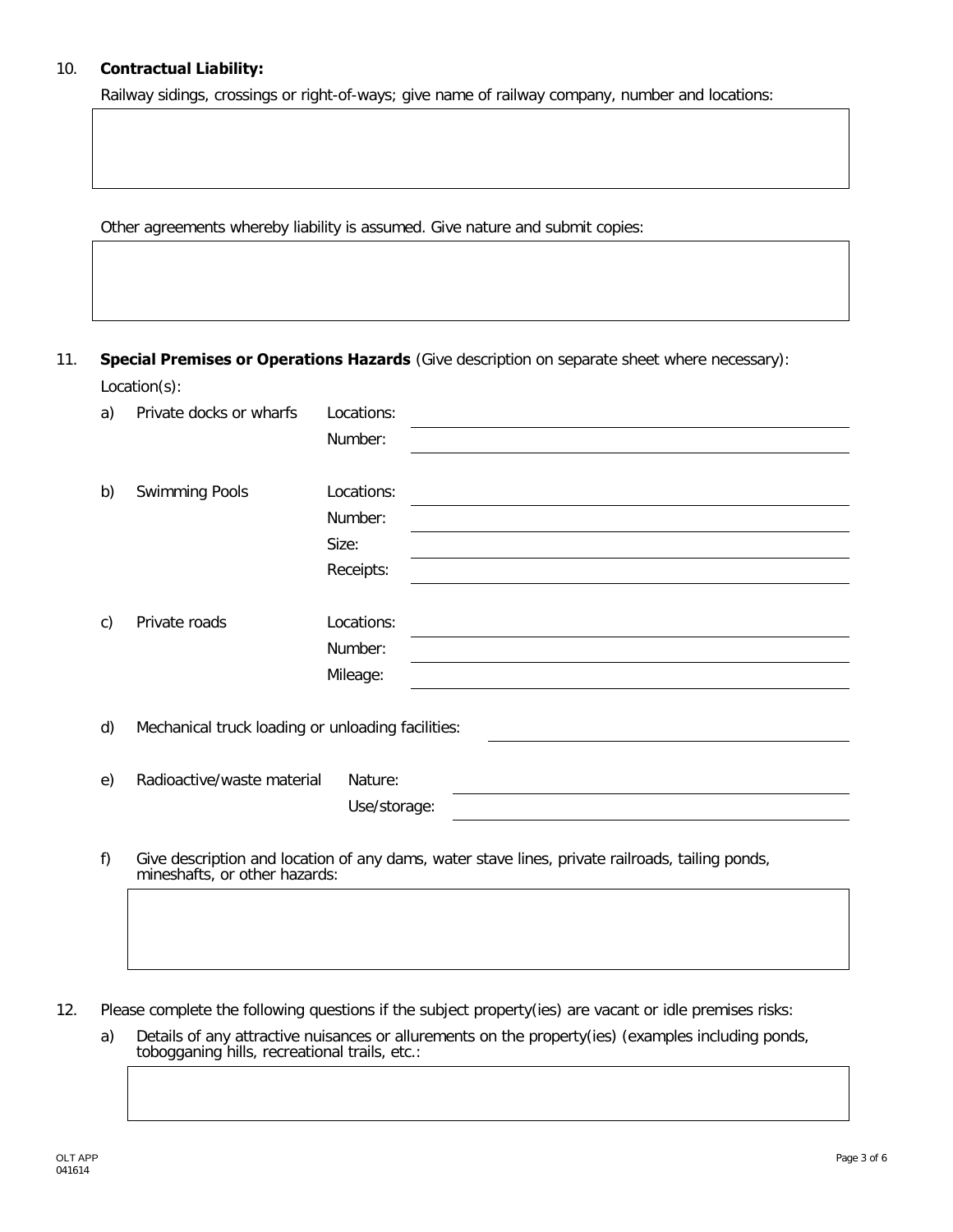- b) Is the property fenced? How is access of the property controlled/monitored? Is use by third parties authorized/tolerated, if so details of these activities. Patrolled by insured or third party security firm?
- c) Access control signage/warning signage posted (for example on trespassing signs). Please describe:
- d) Please provide a diagram of the property with notes on the nature of neighboring exposures, character of neighbourhood and property features:

#### 13. **Housekeeping and Maintenance Procedures**

Please provide details of any third party maintenance contractor:

If there is a parking lot, what maintenance schedule is in place?

What provisions are in place for ice and snow removal?

What procedures are in place for reporting injuries?

|     | Are incident report forms used? (If Yes, please attach a copy): | Yes<br>No.                |
|-----|-----------------------------------------------------------------|---------------------------|
| 14. | Does applicant presently carry insurance?                       | Yes<br>No                 |
|     | If yes, who is present insurer:                                 | Premium:                  |
|     | Is the present insurance Claims Made?<br>Yes<br>No.             | If Yes, state retro date: |
|     | Are they willing to renew?<br>Yes<br>No.                        |                           |
|     | If No, please explain:                                          |                           |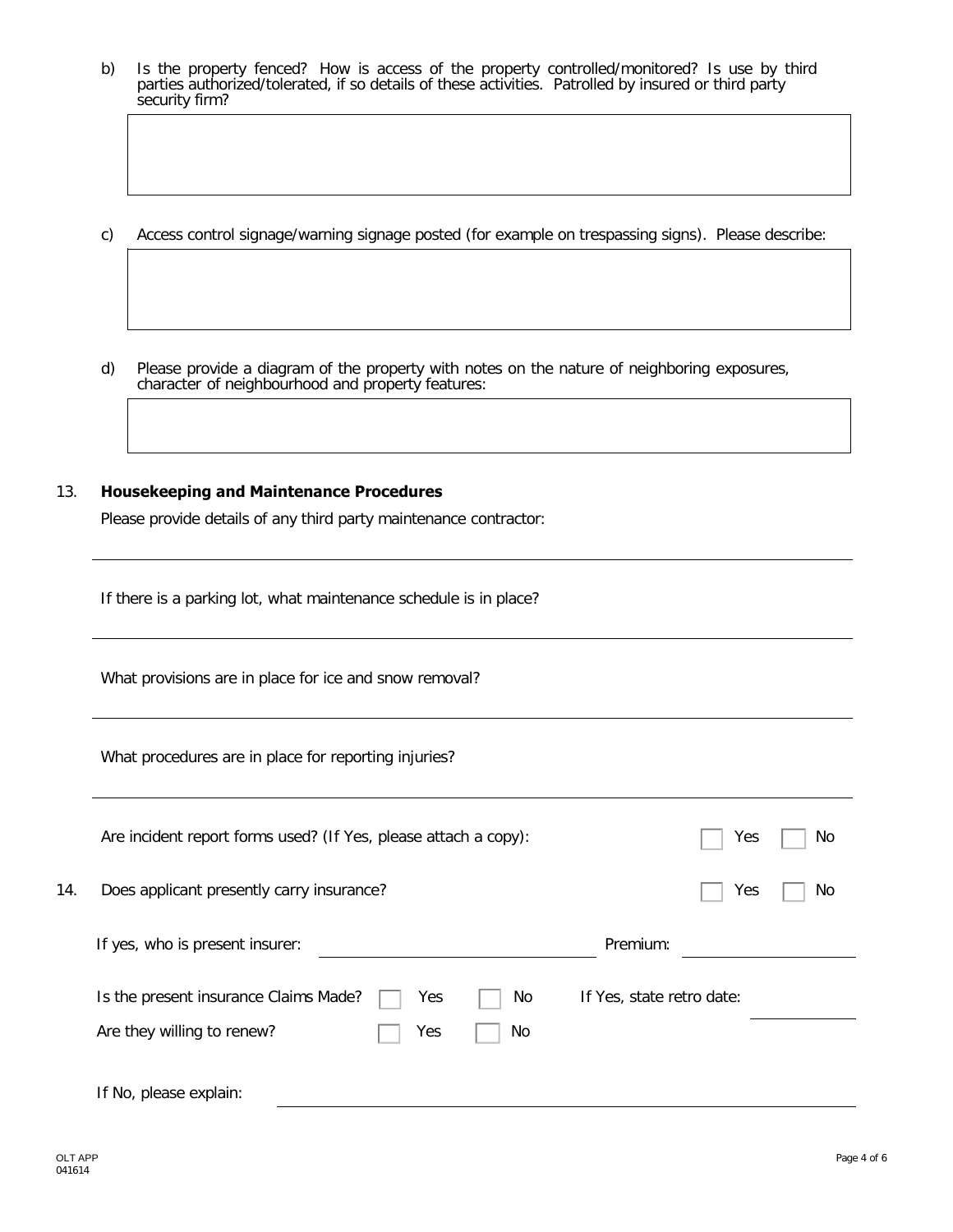If No, please describe:

#### 15. **Claims History**

Include total costs from ground up for each claim, including defense costs and deductible. Include loss experience of companies which have been taken over or merged with your company.

|                              |                                                           |                | <b>AMOUNT</b> |                 |                   |               |
|------------------------------|-----------------------------------------------------------|----------------|---------------|-----------------|-------------------|---------------|
| Date of<br><b>Occurrence</b> | <b>Describe Occurrence</b><br><b>And Injury or Damage</b> | <b>Reserve</b> | Paid          | <b>Expenses</b> | <b>Deductible</b> | <b>Status</b> |
|                              |                                                           |                |               |                 |                   |               |
|                              |                                                           |                |               |                 |                   |               |
|                              |                                                           |                |               |                 |                   |               |
|                              |                                                           |                |               |                 |                   |               |

| Are you aware of any other incidents which may result in claims against you? | $\Box$ Yes $\Box$ No |  |
|------------------------------------------------------------------------------|----------------------|--|
|                                                                              |                      |  |

If Yes, give details:

#### 16. **Non-Owned Automobile**

Number of employees using their cars on company business:

|     | Regularly                                                                    | Occasionally                 |            |     |    |
|-----|------------------------------------------------------------------------------|------------------------------|------------|-----|----|
|     | Estimated annual cost of:                                                    |                              |            |     |    |
|     | hired cars                                                                   | cars operated under contract |            |     |    |
| 17. | <b>Accident Prevention and First Aid</b>                                     |                              |            |     |    |
|     | First Aid Post                                                               |                              |            |     |    |
|     | Doctors:                                                                     | Full Time:                   | Part Time: |     |    |
|     | Nurses:                                                                      | Full Time:                   | Part Time: |     |    |
|     | Fire alarm - other warning systems:                                          |                              |            |     |    |
|     | Is there a security officer or are there loss prevention engineers employed? |                              |            | Yes | No |
| 18. | Please indicate limit(s) of liability required:                              |                              |            |     |    |